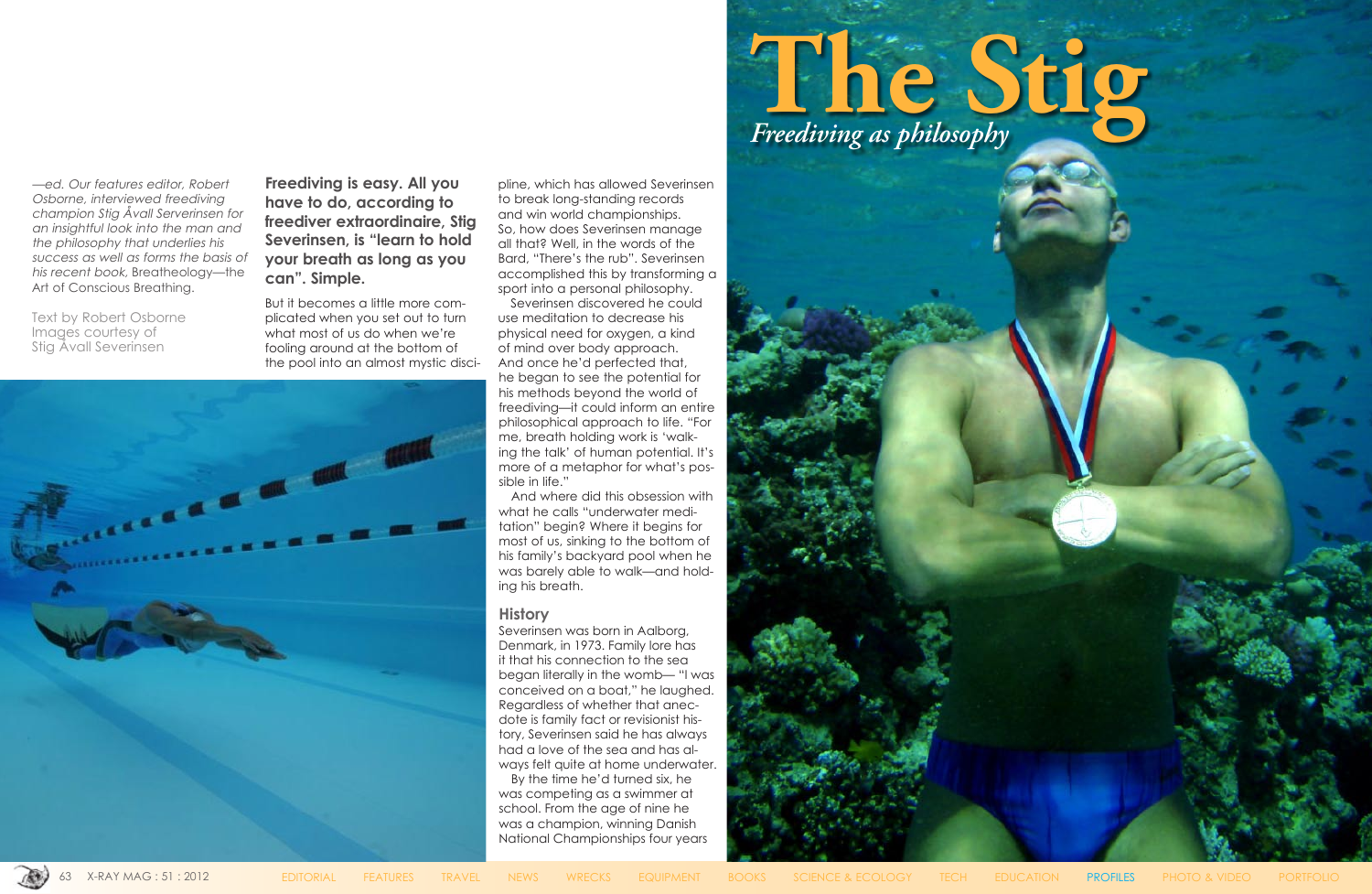in a row. By 1993, his powerful obsession with the water progressed to a different venue. Now at university, Severinsen began playing underwater rugby, ultimately becoming part of the Danish National Team. A few years later, while studying at the University of Barcelona, he joined the Spanish National Underwater Hockey Team.

But clearly Severinsen wasn't spend-

ing all of his time with his head underwater. In the midst of all that activity, he somehow found the time to complete a master's degree in biology and then added a Ph.D. in medicine for good measure.

It goes without saying that most people would look at what Seversinsen had accomplished by the age of 27 and think that it was already an impressive career. But it was only the begin-

ning of Severinsen's aquatic vocation. As it turns out, his early accomplishments would be a pale shadow of what would come next.

In the year 2000, Severinsen discovered the challenging world of competitive freediving. On top of the physical challenges of the sport and the adrenaline rush it offered, the challenge of controlling the most basic of impulses—breathsounded a deep inner note in Severinsen's psyche. Breathholding dives not only became a challenge to him physically—for the driven young man—it "became a way of getting away from myself". In order to become really accomplished at the sport, he would learn to "relate more to my heartbeat than my brain

functions".

## **Meditation**

Initially unaware it was even happening, freediving for Severinsen became a form of meditation. He trained himself to slip into a state in which his brainwaves were operating on the alpha level instead of on the more active beta level. Essentially, Severinsen said he was learning to mimic the "mammalian dive reflex", which whales and sea lions use instinctively. By dropping himself into that alpha state, he lowered his entire body metabolism thus using less energy and less air. More than anything, Severinsen credits the ability to achieve this state of mind to his phenomenal success as a freediver: "It's more important to go into this state for long or deep dives than to have huge capacity in your lungs."

And just how was Severinsen able to descend into this alpha state while floating in the ocean inhaling massive quantities of air while preparing for what many might describe as nothing less than a horrifically deep dive? Well, in the late 90's, Severinsen had started to study yoga. And yoga became his secret weapon. He transposed the breathing and meditation techniques he learned



from this ancient practice onto the elegant challenge of freediving. The results were impressive.

#### **Championships**

Between 2000 and 2007, he won no fewer than four freediving world championships: a gold medal in Switzerland in 2005, gold in Egypt in 2006 and a double gold in Slovenia in 2007.

He also set several world records among them, a freedive in 2007 to 186 meters without using a set of fins to propel himself. That same year, he set another record by swimming 225 meters distance on one breath.

More recently, he wrote himself into the 2010 Guinness Book of World Records by being the first person to swim 72 meters under the ice without the use of an exposure suit. In 2012, he broke anoth-





er record by becoming the first human being to hold his breath for 22 minutes. Anyway you measure it, Severinsen's combination of yogic breathing and freediving has been enormously successful.

Interestingly, despite being a freediving world champion, Severinsen said he still suffers the same anxieties as any kid holding his breath at the bottom of the pool. "Of course, I still feel that burning desire to head for the surface, but I've trained myself to let the diving response kick in." His belief that feeling fear is inescapable but controlling that fear is quite achievable has become a personal doctrine and a metaphor for life.

## **Paying it forward**

In 2010, Severinsen began to look for another "mountain" to conquer. Given